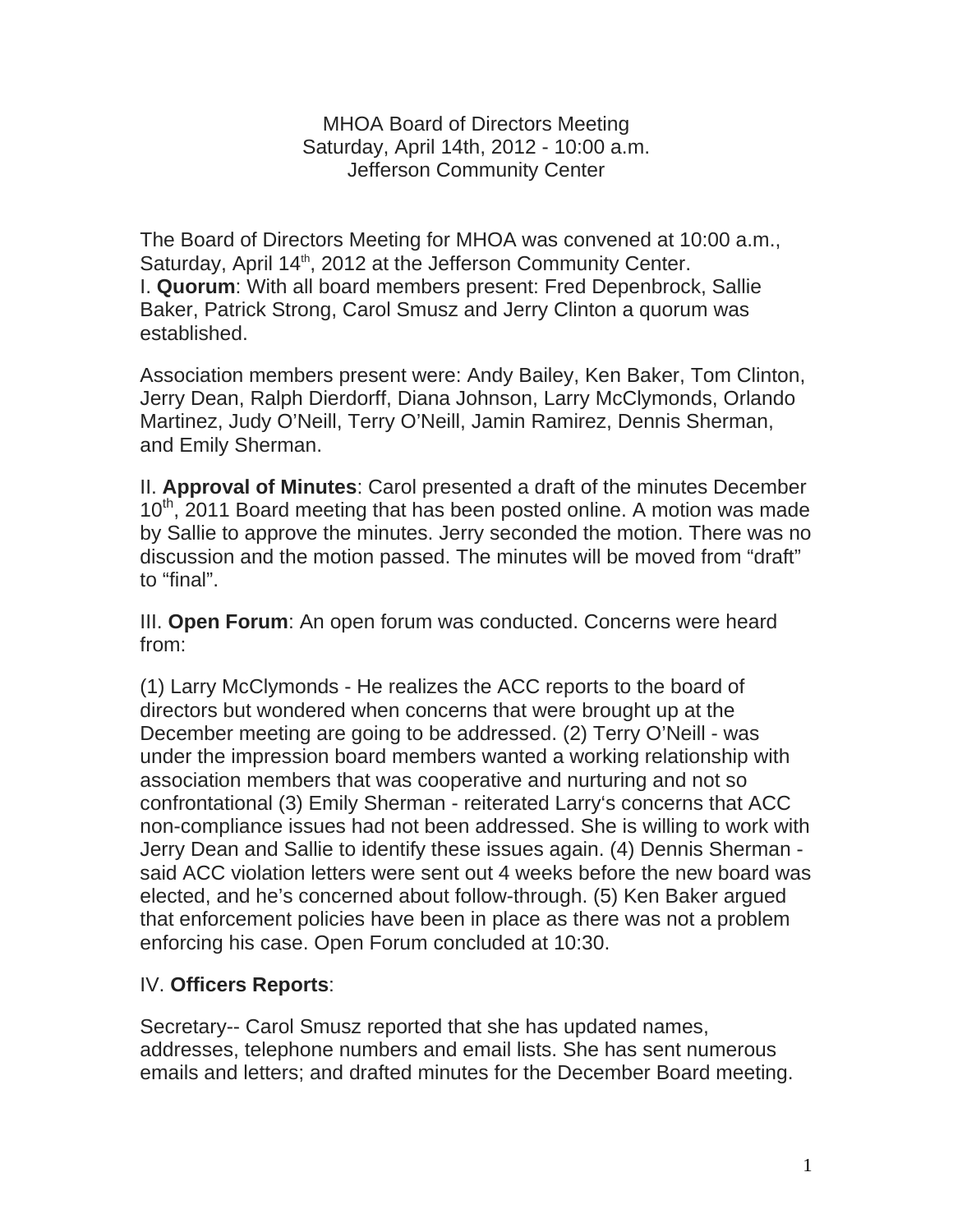Treasurer-- Patrick Strong gave a financial report. He reported deposits of \$66,000, outstanding bills totaling about \$4000. We will be entering the summer with approx \$77,000 with \$9000 more dues to collect. Legal fees have amounted to approx \$6,000 for legal advice on easement issues, revision of MHOA's governing documents including the Bylaws and the Nine Required Policies. The treasurer's report was received and approved and will soon be posted on our website.

At Large Member—Jerry Clinton reported on roads, snow plowing, ditches and culverts, signs, burn pit and road equipment. She thanked Jetta SnowPlowing Inc. for a job well done this past winter, even though it was a mild winter. The Board received e-mails and verbal compliments on getting snow plowed early and keeping the roads passable. She thanked Tom Clinton for volunteering his time and the use of his generator on March  $24<sup>th</sup>$ and 25th to plug into heat tape installed by previous board members to clear the culverts. One culvert heat tape on French Pass Circle has a problem and wouldn't work, so will have to be checked again. There is a problem with the way the ditches were pulled in some places, so that the culverts do not match or drain into the ditches. In some cases we have lost about four feet of width on the roads. She reported that there are a few signs that need to be replaced or repainted and several posts that need to be straightened. As concerns the burn pit, Jerry has been in contact with Steve Bargus, the Fire Chief, who has been waiting for the right weather conditions for a controlled burn. The last time Jerry checked with him was on April 3<sup>rd</sup>, 2012 during the last snowfall. Mr. Bargus felt there still was not enough moisture, but we are on his list. Jerry reported that our grader has a master cylinder leak which will need to be fixed. It was used once this winter to push snow into the ditches. In early May Jerry's road committee will meet to begin the process of drawing up a new grading contract to be approved by the Board, then advertised so we can accept bids. Fred asked that Jerry clarify one of the comments she made at the December 10, 2011 Board meeting regarding a former employee of MHOA and rumors that have been circulating. Jerry stated that she was definitely not referring to Mark Price when she mentioned a previous employee who had worked for MHOA even though he had a D.U.I. and no current driver's license. Jerry reiterated that she had rented space from Mark Price for many years when she operated the Post Office at the Jefferson Market, had the greatest respect for him, and appreciated the excellent job he did grading and plowing on our roads.

President-- Fred Depenbrock reported on three easement issues and showed aerial maps demonstrating how each one affects the association. He also summarized strategies and options we have in gaining permanent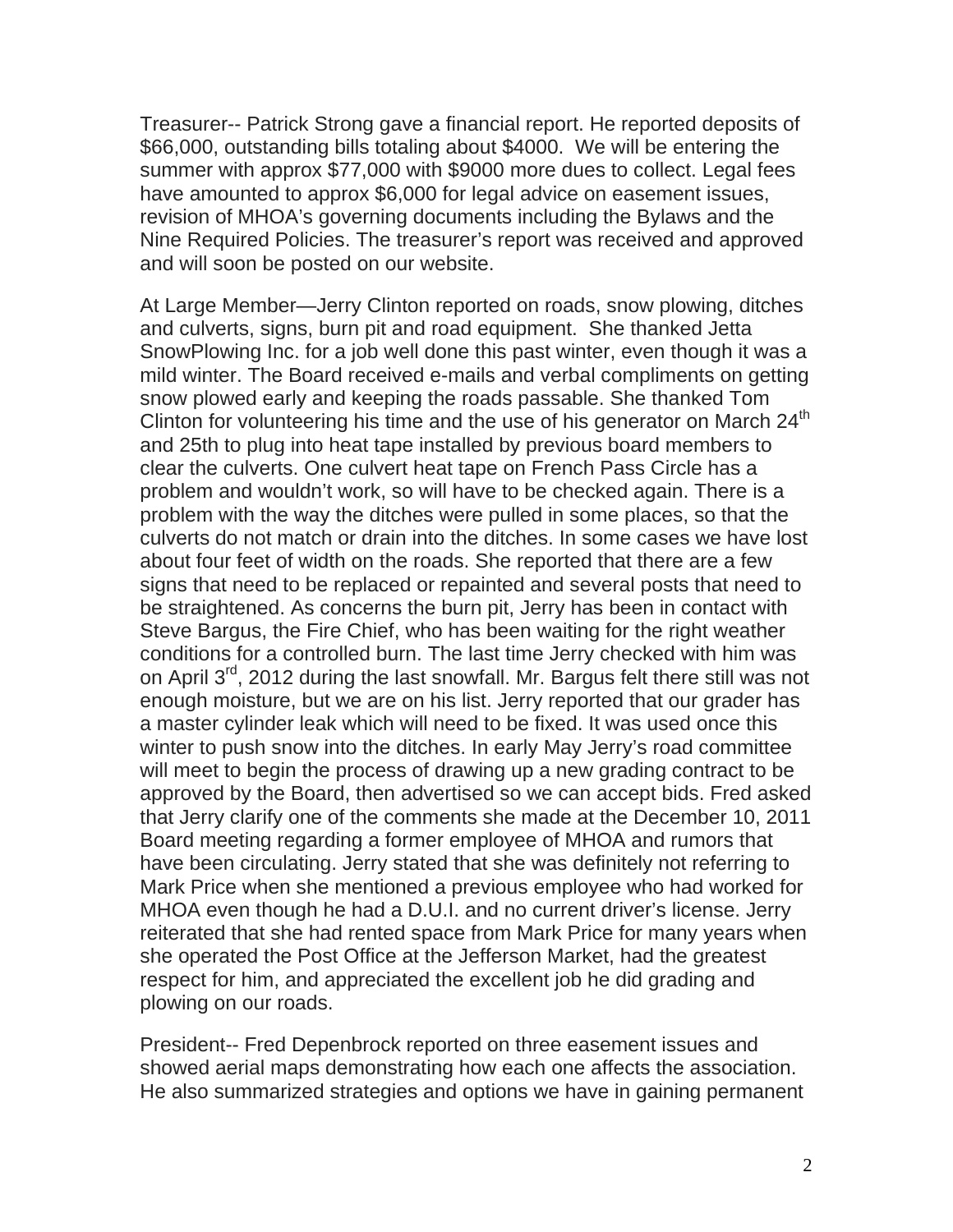access to our augmentation pond. Fred moved that the Board meet in Executive Session immediately following the meeting to consider legal issues regarding the three easements. Carol seconded it. The motion passed.

Association members were invited to comment on easement issues and offered some helpful suggestions: Larry McClymonds suggested we develop a plan for the easements and bring it up at the annual meeting of the membership in June. Diana Johnson interjected that Terry Roberts might have helpful information on the surveying of the fence line with the Carringtons and could probably be called upon. Orlando Martinez thought the county archives might have information concerning some of the easement issues.

Vice-President—Sallie Baker reported on the work of the Regulations Committee (chaired by Mark Matulik) and several motions she will present today. The committee has reviewed and recommended drafts of Nine Required Policies that have been on the MHOA website for thirty-days of member comment. Sallie will present a motion to the Board regarding these policies under "new business". As project manager for the Regulations Committee, Sallie gave an overview of the regulations compliance process. (Please refer to a letter that was sent to members from Sallie and Mark Matulik on April 2, 2012, also posted on our website) The beginning step in our "compliance process" was initiated when the previous board hired Hindman Sanchez Law Firm to do a written analysis of all MHOA's governing documents in May of 2011. That document (soon to be posted on our website) was the outline used to create a revised draft of MHOA's Amended Bylaws, 2007. Sallie will present a motion later in the meeting regarding the posting of the revised draft of the Bylaws.

Sallie, Mark, and the regulations committee were commended for their hard work revising our governing documents.

## V. **Committee Reports**

Architectural Control Committee-- Jerry Dean reported for the ACC: He had requests for 1 dwelling, 3 sheds, 4 new roofs, one deck. He has sent out 6 violation letters concerning trailer issues. He is presently working with one landowner on his compliance situation. Sallie moved the board approve the actions of ACC as outlined by Jerry Dean. Carol seconded the motion. With no further discussion the motion passed.

Regulations Committee—covered in Vice-President's report above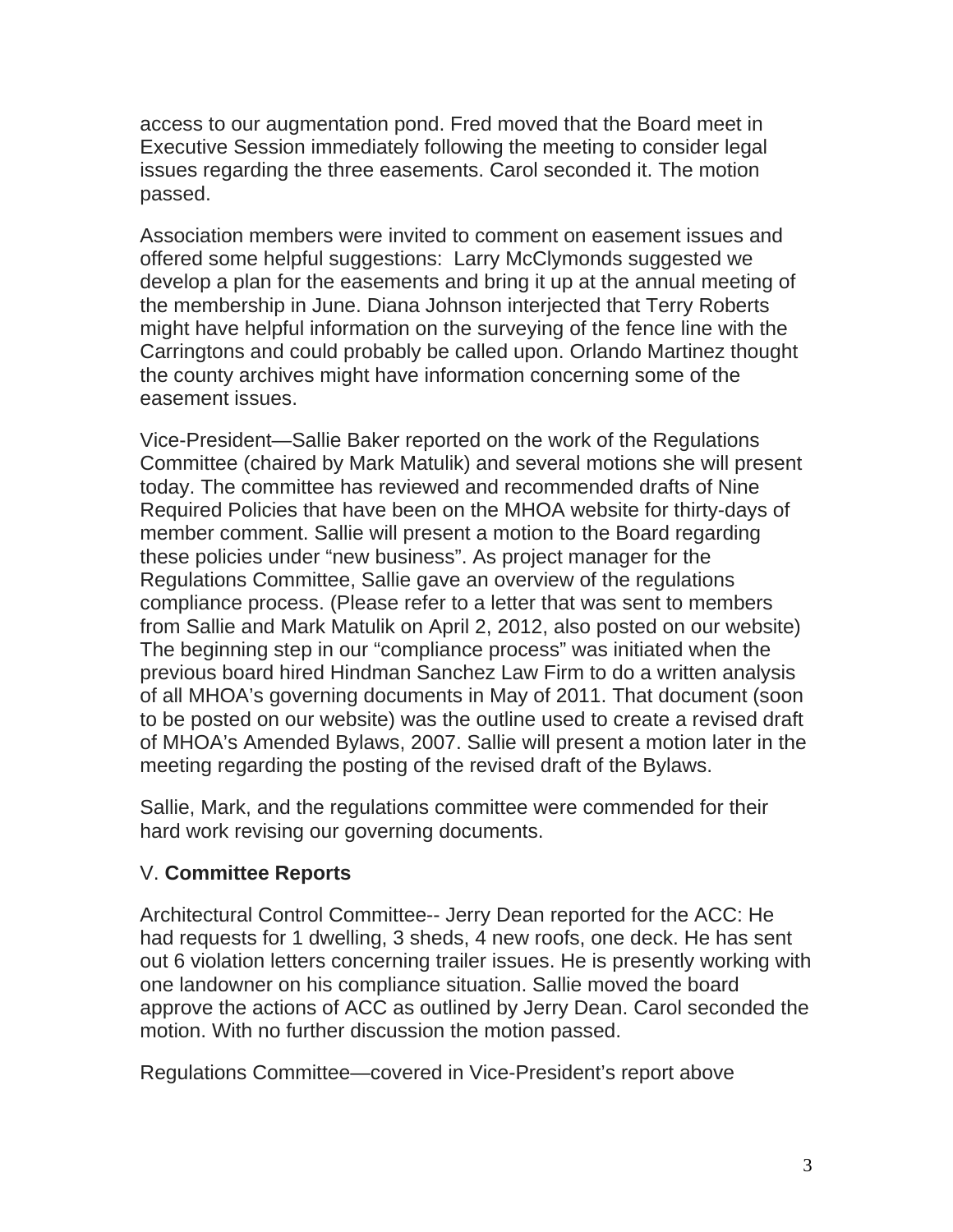## VI. **Old Business**

 Jerry Clinton moved the board establish a "road committee" to review and recommend procedures dealing with the care and maintenance of the roads.

 Patrick seconded the motion. The only discussion was regarding the names of the three people who had agreed to serve as of last fall. Jerry said she still wants to get one more person on her committee so would rather wait to approve the names at the next meeting. The motion passed.

# **VII. New Business**

A. Nine Required Policies/ Homeowner's Bill of Rights: Sallie Baker presented the following review she had compiled of all member comments received during the thirty-day comment period. She passed out copies to the board and members present:

A. April 14<sup>th</sup> MHOA Board meeting:

To: Board of Directors

From: Project Manager, Sallie Baker for Regulations Committee

Re: Summary of Comments to Board Members regarding Nine Required Policies

Re: Proposed motion to be considered by the Board

I. The following is a summary of notes taken from the "comments by Members":

There were many excellent points submitted to the MHOA Board concerning the "Nine

Required Policies". The major concern areas addressed "Conduct of Meetings",

"Adoption of Policies", and "Collections".

However, some concerns addressed issues throughout all policies:

Deviations clauses—Add circumstances to clarify this.

Amendments—Why? For each ensuing Board

In Collections & Enforcements—motions 5 & 6 need reference to  $8/28/11$  Bd mtg Replace "property owners" whenever "units" is mentioned

"Management Company" is important because Boards can hire one

Conduct of Meetings had the most negative criticism summarized as follows:

Member sign-up for speaking for or against a motion—strike

Maximum speaking time of three minutes per Member—strike

Members' ability to only speak once—strike

Board's discretion in answering questions—see Tom Dudzinski's suggestion Board President's right to determine after sign-in, who speaks & how long; strike Audio, video-taping not allowed—strike

Collections had two main objections:

 One year is too long for having a meeting with Board—change to 6 mo.=\$250 Four years is too long for sending to collection-change- 2 years= \$500.+ Payment of all reasonable attorney's fees—Stated--Owner does pay

Adoption of Policies

 Approval of Policies by the membership? Comment period required only Develop a process to integrate comments into proposed policy changes Develop a process to refer certain policies back to committee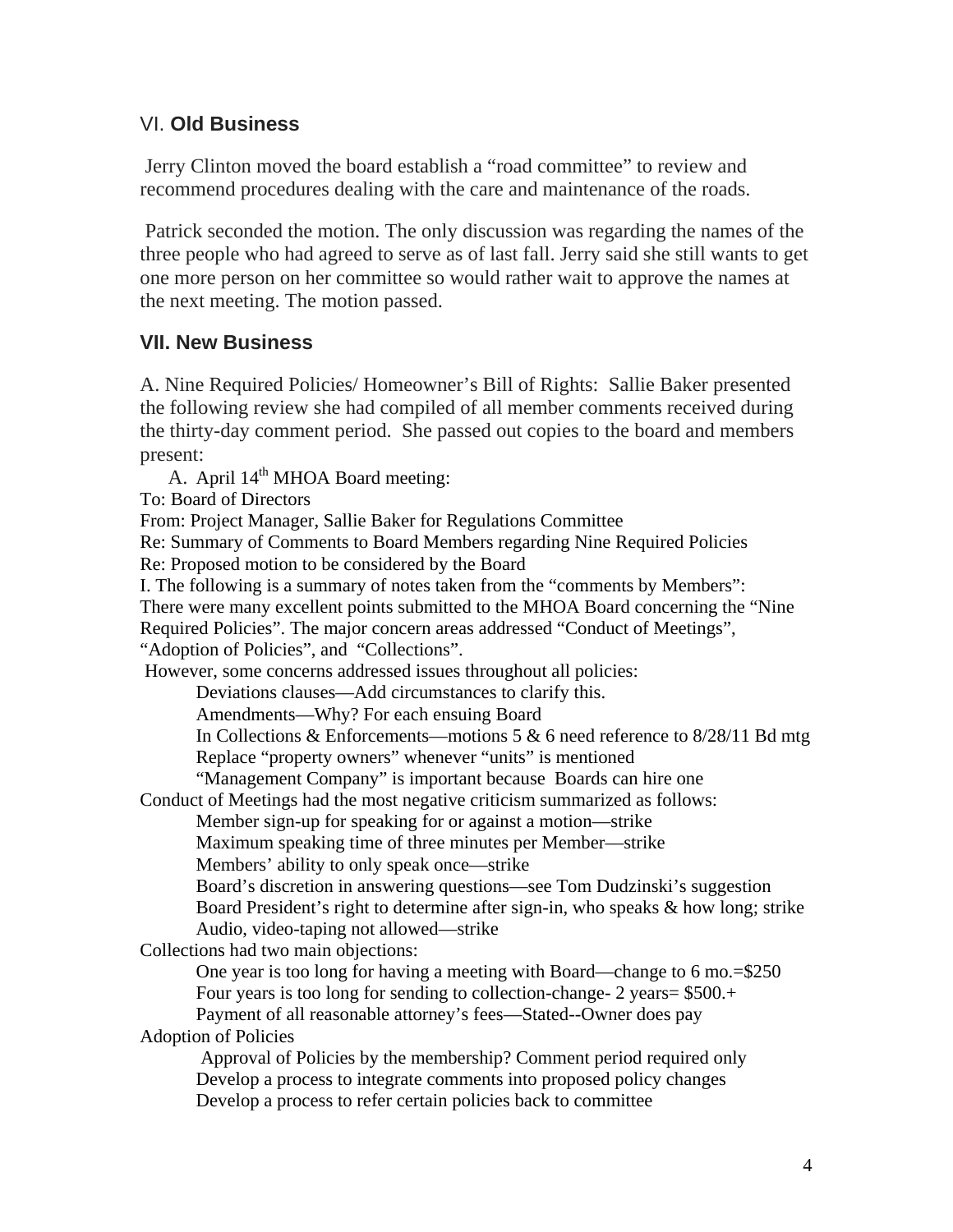Sallie moved that the following amendment be added to Adoption of Policies: "Member comments will be reviewed/summarized at a duly constituted meeting of the Board of Directors, before taking a vote." Patrick seconded the motion. No discussion followed. The motion passed. Sallie moved we change the draft of Collections policy, Step 5, to state that "an Owner with unpaid assessments will be sent to collection after a period of two years." Patrick seconded the motion. There being no discussion, the motion passed.

Sallie made a motion as follows: "Considering the length of time MHOA has gone without the nine required policies mandated by state law, I move that all drafts of eight policies be passed including amendments and modifications, with the exception of "Conduct of Meeting" policy, which should be referred back to the Regulations Committee for suggested changes. Jerry seconded the motion. After some discussion, the motion passed.

#### B. Revision of Bylaws

Sallie Baker moved that the draft of the revised 2007 Bylaws presented previously to the Board by e-mail, be posted on the MHOA website for member review for at least thirty days, in anticipation of Board approval, as may be modified at a called meeting of the MHOA Board of Directors in early June of 2012. Jerry seconded the motion. The motion passed. (See revised draft of 2007 Amended Bylaws at www.mhhoa.com)

Sallie Baker made the following motion regarding the Design Guidelines: Since the MHOA Design Guidelines (last filed in December of 2007), define issues relating to the "land" and are therefore most closely related to the Declaration of Covenants, Sallie moved they be removed as attachments to the Bylaws and stand as independent documents on or website. Patrick seconded this motion. There being no discussion, the motion passed.

Since Board action is required to amend the Bylaws, Sallie moved that a Board meeting be scheduled in early June, giving members of the association, thirty (30) days advanced notice of the meeting. Jerry seconded the motion. There was no discussion and the motion passed.

Carol moved that she chair a nominating committee to fill vacancies on the Board of Directors that will occur at the Annual Membership meeting June 16, 2012. Jerry seconded the motion. There was a discussion including possible vacancies on the Board. The motion passed. Members who want to serve on the Nominating Committee or who will be willing to serve on